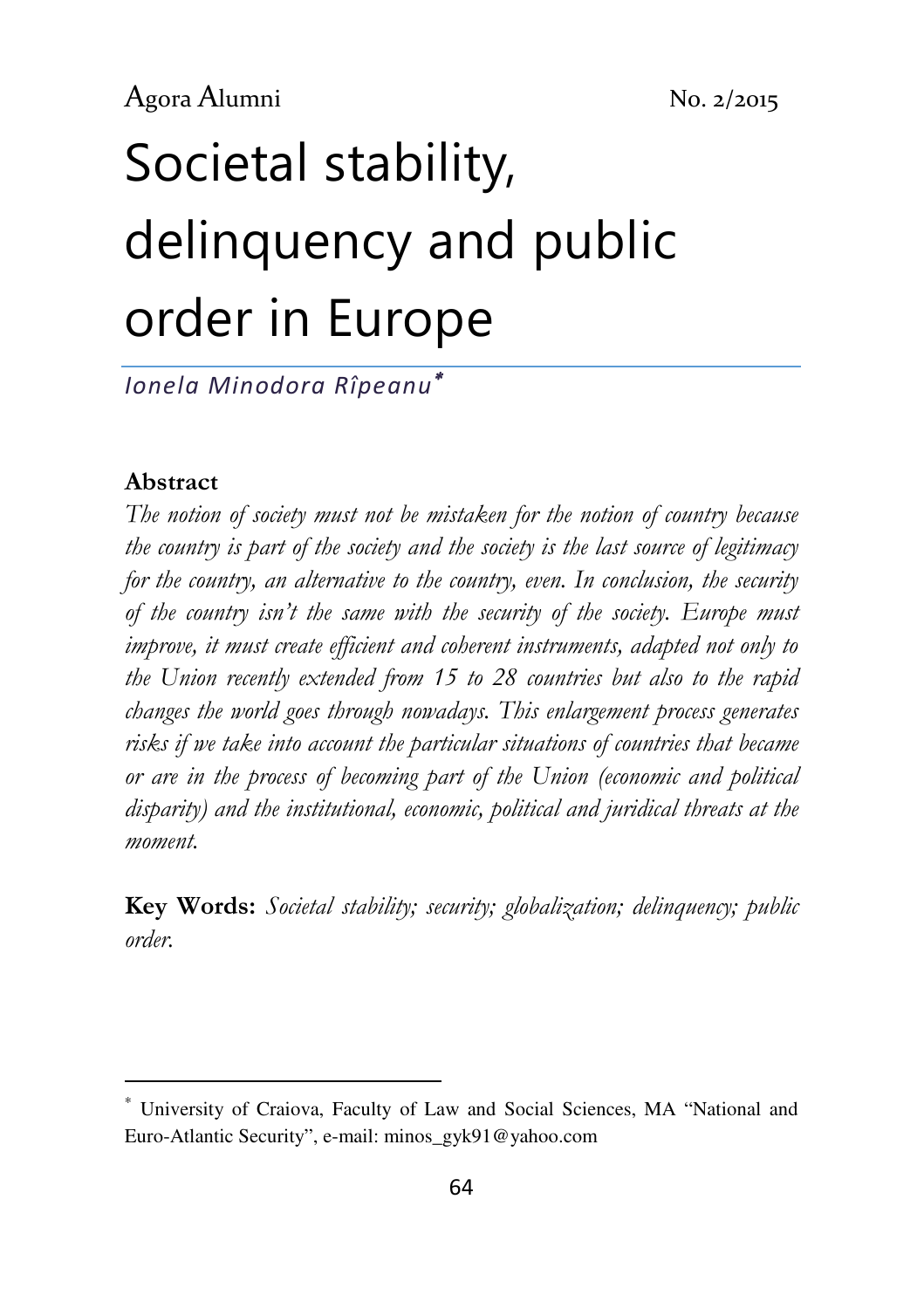#### I. Societal Stability

Society is a human entity resulted after a process of cohabitation and association between people and groups with a series of common attributes (race, ethnicity, language, etc.) and with an expression of common sentiments (identity, values, symbols), as Ole Waever defined it.

The nature of the security element doesn't allow the acceptance of an unanimously definition, the acceptance depending on the level of analysis, but most of the definitions have in common terms such as "national interest", "risk", "threat", therefore Penelope Harthland-Thunberg considers that "national security is a nation's capacity to successfully follow its national interests, as they are conceived, anywhere in the world."(Buzan, 2000). Meanwhile, John E. Mroz defines security as being "the relative absence of destructive threats" (Buzan, 2000).

Societal security refers to that part left uncovered by national and individual security. While security, in general, refers to the freedom in the face of threat, then societal security therefore refers to the strategies where societies perceive a threat to their identity.

Generally, Europe rejoices in its political stability and social peace is the dominant characteristic, violent threats against societal security being reduced or even isolated.

The process of European integration has absorbed or even isolated political violence, such as the ones manifested in the Basque Country, Northern Ireland or Corsica. However, later on, as a result of creating the United Europe, a series of risks regarding identity has emerged, which is why the stability of the European society becomes definitely affected.

Instability emerges as a result of the consequences of the process of globalization. Societal stability is represented by a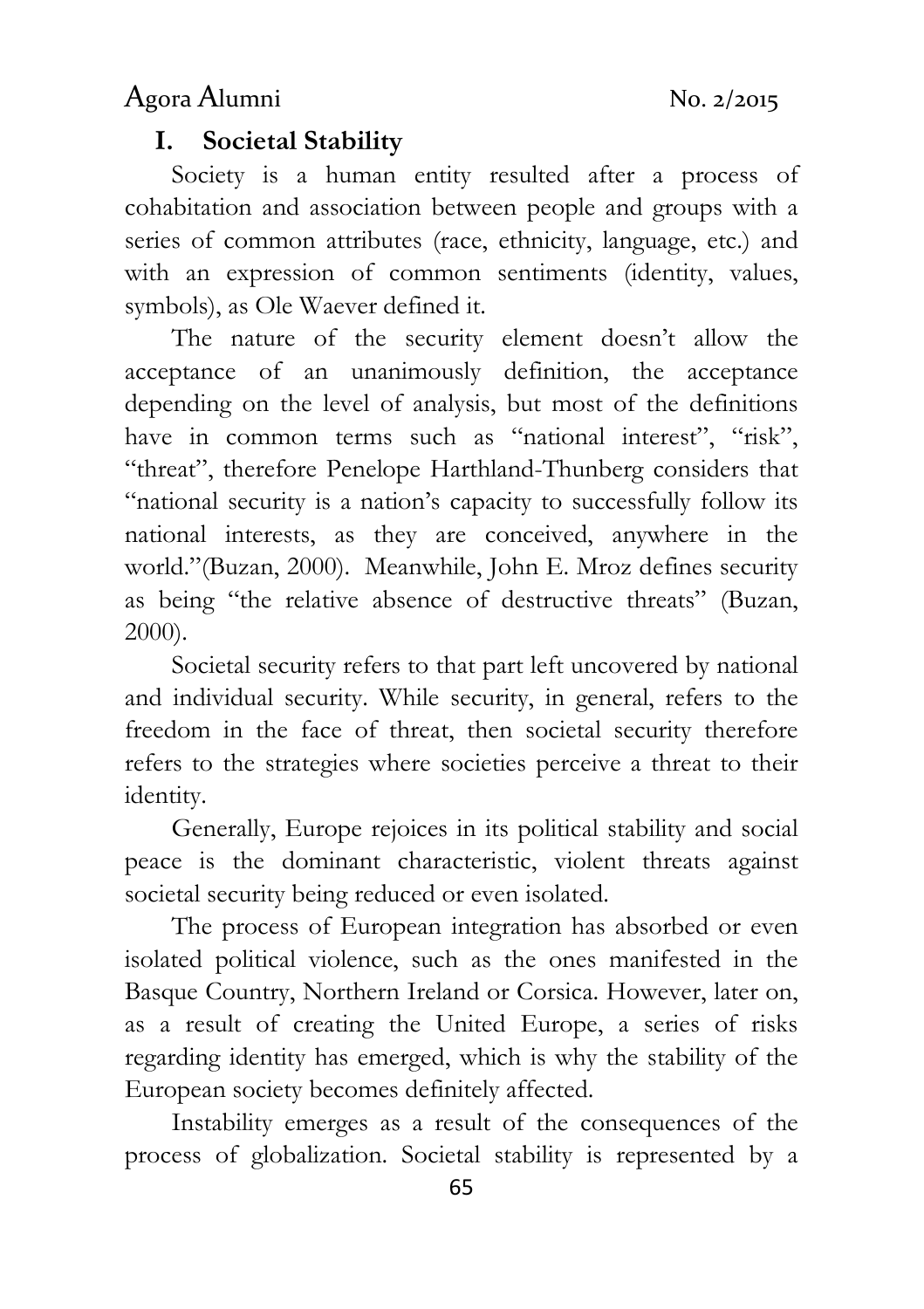nation strongly connected to the societal security so that each of the two notions influence each other and until the creation of the Copenhagen School and Barry Buzan's works, societal security represented the access to progress and to the necessary conditions to attain it.

Barry Buzan defined societal security as being "the countries' and societies' capacity of maintaining their functional identity, independence and integrity." Thus, the definition proposed by Buzan is nothing new for the European culture, the new element being the emphasis on the importance of the culture that the European intellect rediscovers at the end of the twentieth century.

The quality of the dominant idea in a society may be considered the main societal security factor and if that dominant idea has the capacity to organize the society, one may say that that society is secure and stable.

For a long time, the term "security" was assimilated with "national security" and it was considered that the only method or warranting security was to maintain large military expenses because military aggression was considered the only threats against a country's security.

The Copenhagen School considered the security studies as being "problematic if they are built limited, around the military dimension of security and excluding the others" (Croft, 2005).

A real benefit for maintaining the societal security is represented also by acknowledging the devastating effects of the manipulation and the application of scientifically groundless theories in the life of the international community and even the destinies of a nation.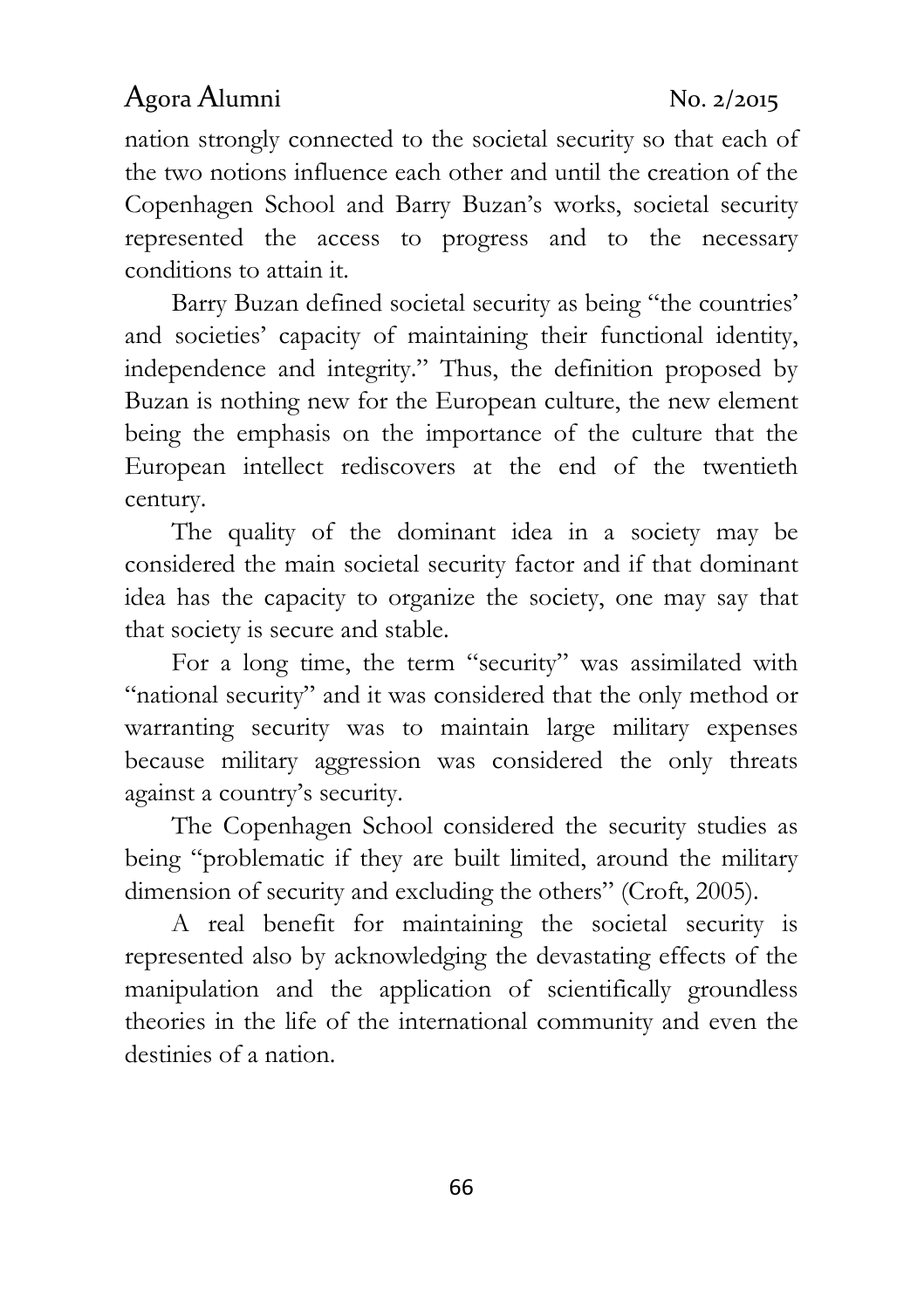#### II. Delinquency

Delinquency is one of the main factors of instability in a society and one that influences societal security.

As it is defined in the Explicatory Dictionary, delinquency appears as a social phenomenon consisting of committing crimes and even as an assembly of crimes committed in a certain area, during a certain period of time. In the Sociology Dictionary coordinated by Raymond Bondon (1996, p.78) under the term of "delinquency" we are directed to "murder" and "deviance". Deviant behaviour refers to a certain demeanour in discordance with the values and rules of a system. Therefore we can asset that delinquency could be a species of the phenomenon of deviance but with bigger implications for the individual and the community. The concept of social maturity has a great role for a better understanding of the term of "delinquency" because delinquency is a disturbance in the structure of social reports of an individual, caused by an insufficient social maturity.

In the past four decades, delinquency has become one of the major social issues that most of the current societies have fought and are still fighting against whether they are have a developed or a developing economy. During the entire time, the theoretical interpretations that considered delinquency as being a lowinterest phenomenon, characteristic only to certain groups of social categories have been abandoned to make room for more profound and realistic approaches that show that delinquency is interpreted as being an important social problem determined by other social issues but that can decisively determine the stability and societal security.

A distinct segment in delinquency is represented by juvenile delinquency defined as the assembly of digressions and breaking social rules, sanctioned by law and committed by underage people, up until turning 18 years old. The society's evolution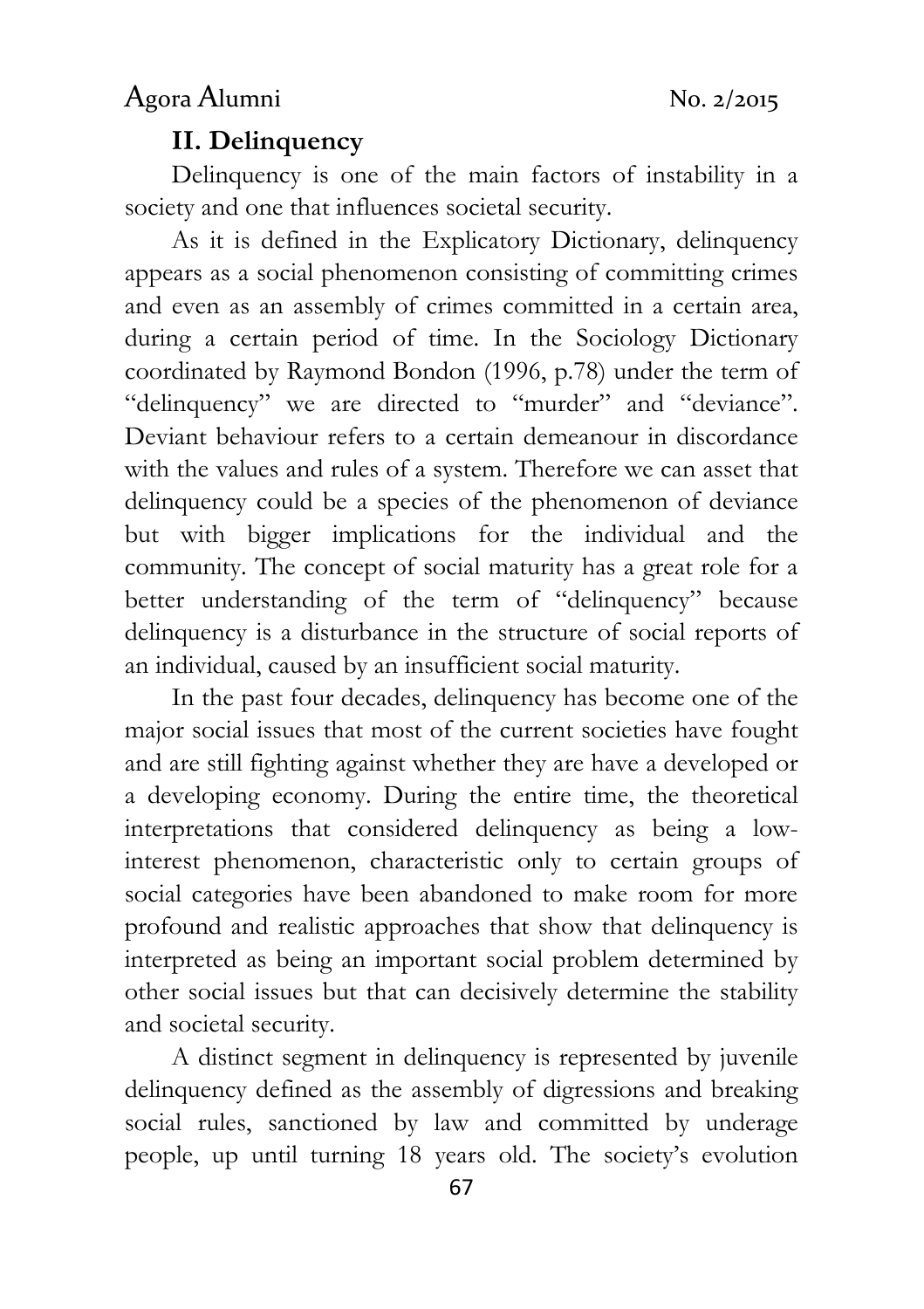attracts the evolution of delinquency which determines the evolution of the society, thus creating a mechanism that seems impossible to stop.

There are multiple factors that determine social behaviour and thus, the general appearance of delinquency and in certain cases, of juvenile delinquency. Out of those factors, we mention:

• A disorganized family - studies on juvenile delinquency showed that the atmosphere in disorganized families, lack of parental authority, of control and affection have determined the development of antisocial attitudes. However, these studies present the deficiency of associating delinquency with family disorganization, because even in the case of normal families, delinquency appears as a result of educational deficiencies in the family.

• Neighbourhood - It's another factor that determines the appearance of delinquency. Together with the family, it represents the primary environment of the child. Thus, the main causes of juvenile delinquency stay in the core of the urban community, which because of agglomeration of population, the diversification of commercial and social spaces and services, becomes, in itself, a criminogenic source by attracting and tempting the youth to commit criminal acts and offenses. During the teenage years, the youngsters feel the most acute need of belonging to a group and they adopt its language, capacities and aptitudes, assimilating a series of values and rules specific to the group.

• Violence in mass-media - can have harmful effects, especially on teenagers that are continuously trying to find themselves.

• Poverty - the ones living in poverty develop a system of values and beliefs that actually represent a solution to their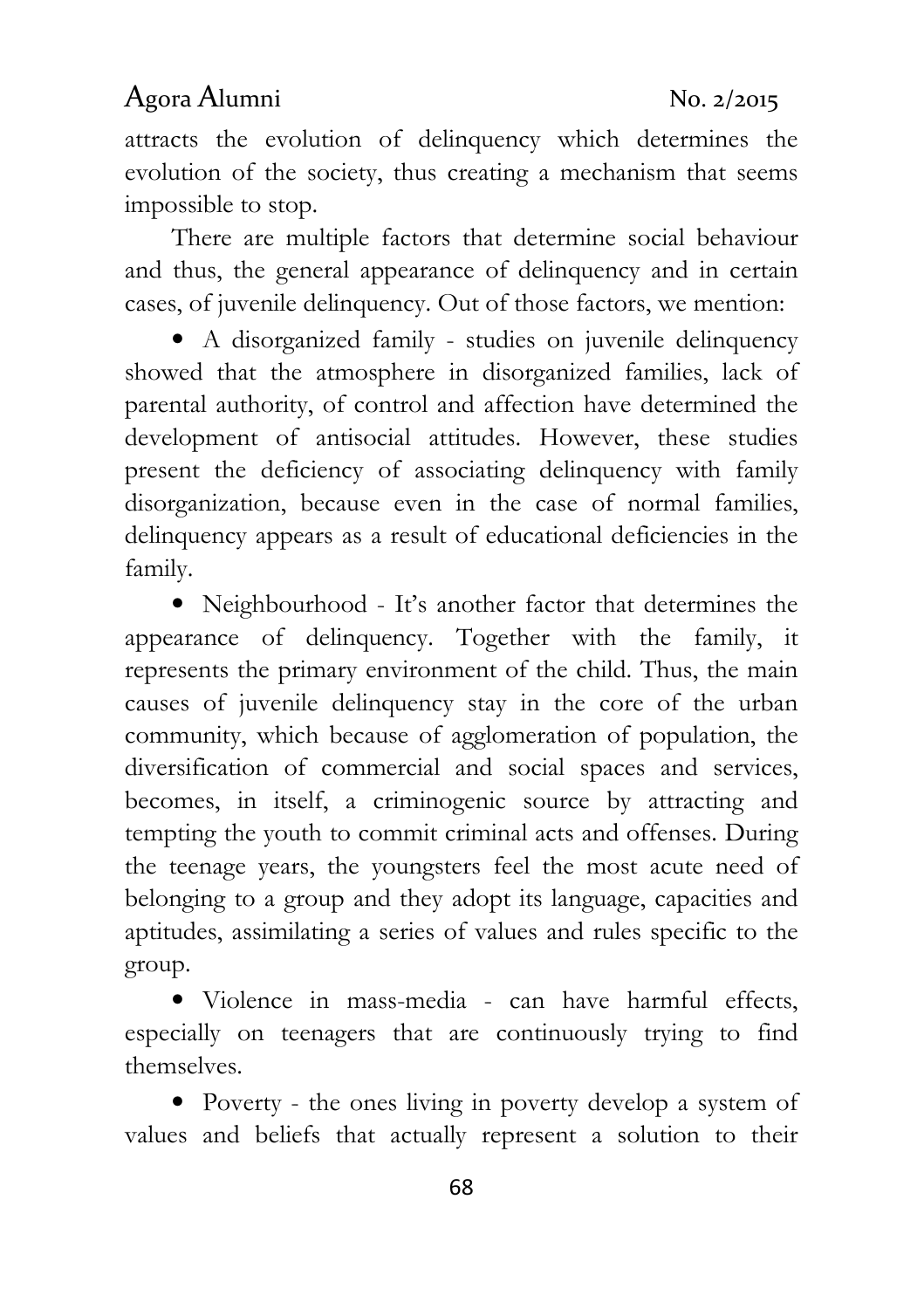problems. Poverty, as a direct factor of juvenile delinquency, acts in a small percentage but grows alarmingly when associated with other elements. Ray and Ina Jeffery believe that poverty in family is associated with delinquency but poverty itself does not cause delinquency.

• The Educational Environment - may also be an element of delinquency as a result of the underage person's incapacity to adapt or become part of this environment.

• The psychic factor - is one of the causes of delinquency and it may be categorized in motivational factors (emotions, wishes, motives, necessities), cognitive factors (the ones that determine taking action towards making the wish or plan come true).

• Low intelligence - It's another element that causes criminality. Specialists asses that the reasoning might be the lack of one of the main inhibitive elements - they cannot anticipate the consequences of the crime, they cannot stop themselves on time, refrain from the social impulse.

Although delinquency emerges as a juridical phenomenon, controlled through the rules of criminal law, it is, mainly, a social phenomenon with negative and destructive consequences for the security of individuals and groups.

#### III. Public order in Europe

In a globalized, constantly evolving world, 21st century Europe must face new challenges, respectively the globalization of the economy, demographic evolution, climate change, energy supply and the new threats against security.

The beginning of the third millennium brought to the political analysts and experts in the fields' attention a human society full of transformation and in a continuous pursuit for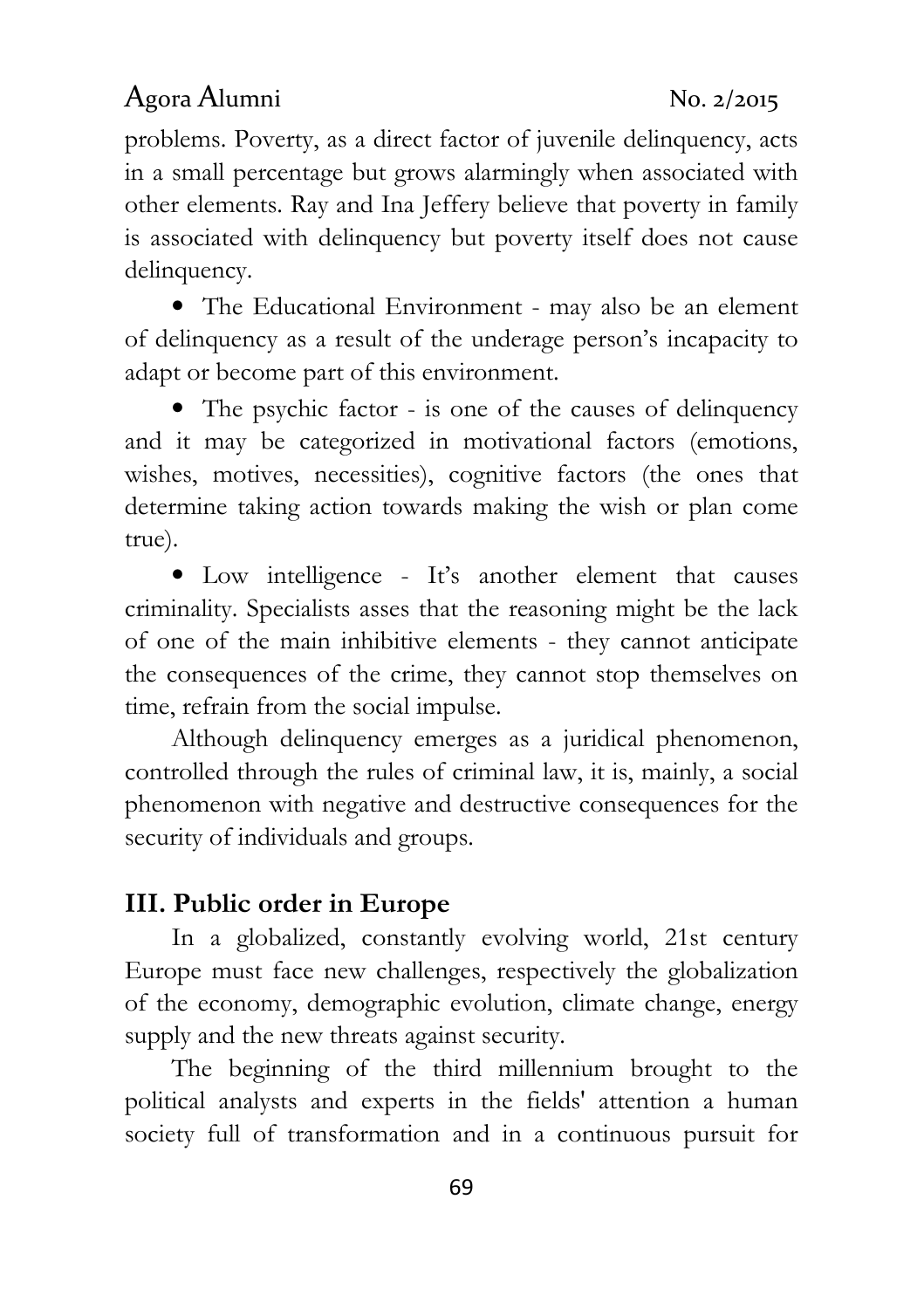solutions to ensure a peaceful climate and stability around the world, capable of maintaining the trajectory of the process of edification of the new security architecture, conceived as a main necessity of the global society. A close and profound x-ray of the current society and the global security environment emphasizes not only the ample thought process in order to identify the most suitable ways of reaching durable peace and security that would take effect over all of the countries and nations of the world, but also a profound confusion especially manifested amongst the smaller actors of the power equation, that are still not integrated or allied.

It is also necessary to notice that the public order is a balance resulted after the interaction of reunited forces or forces created inside a group after their evolution. After presenting this ideas and concepts about public order and taking into account the terms established by the Constitution, through Public Order we understand the state of legality, of balance and social peace that can ensure public safety, personal security, security of the communities and goods, the health and mental health of the public and the maintenance of the aforementioned, according to the principles and laws of the Constitution is realized through restraining measures specific for the law enforcement orders.

Romanian public order, part of the national security and European public order is a state of fact in the social field, the protection of the lawful order in organizing and developing public state activities and it reflects the way of respecting the behaviour laws contained within the legislation, the rules, as well as the public and private properties.

From a systematic point of view, as an independent element, public order has three components:

• social order - it defines the peaceful cohabitation and concordant cooperation between the members of the society;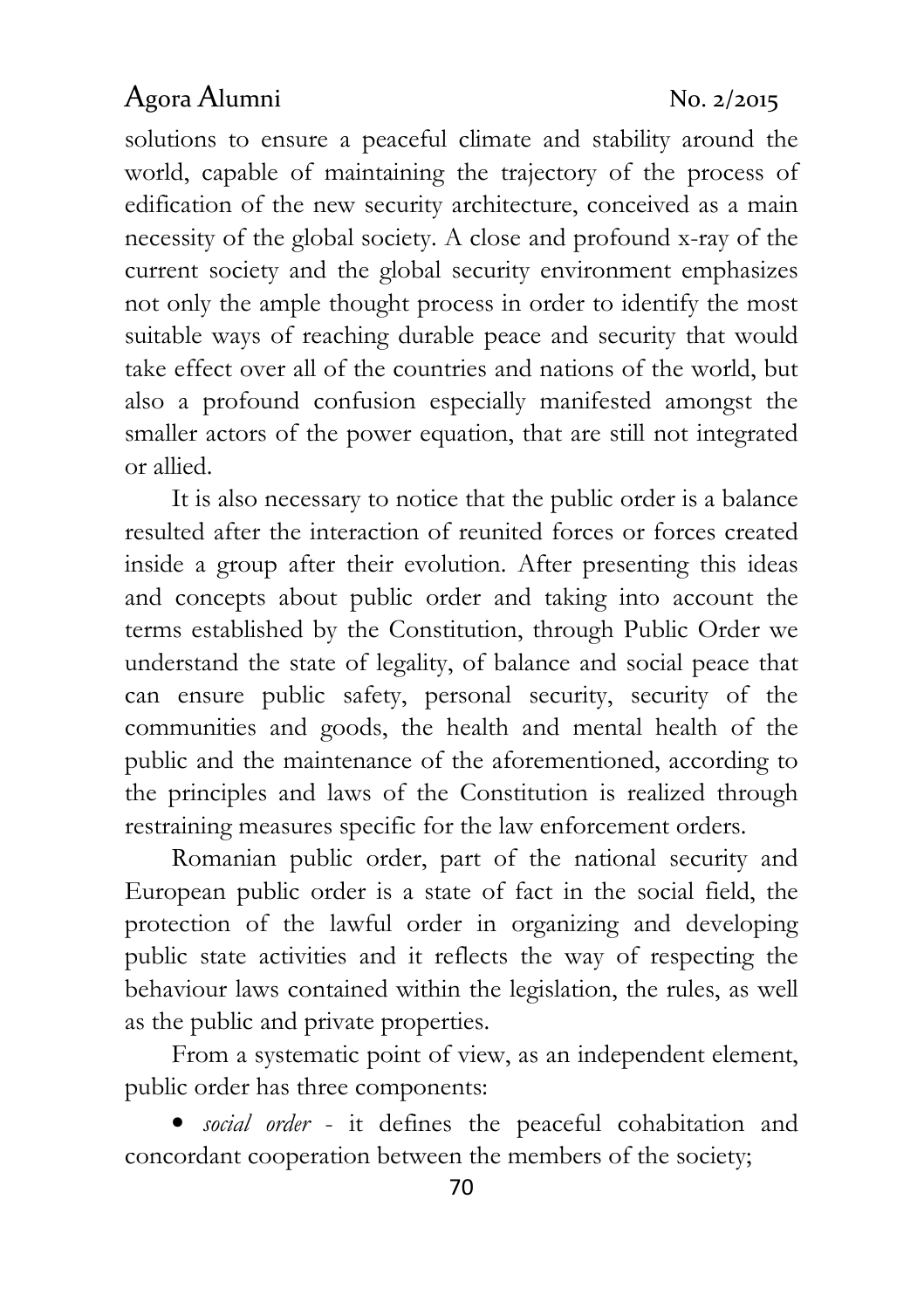• *constitutional order* - it defines the normal functioning of the state's components created according to the Constitutional provision for elaborating, applying and assuring the respecting of the laws in a society;

• *natural order* - it defines the maintenance of a balance between the natural and environmental elements.

Public order is tightly connected to lawful order, representing its projection in the organizing and development of public activities in a country and consisting of respecting the rules of general behaviour and of social cohabitation, of protecting the citizens and their integrity, their legitimate rights as well as the public and private property.

Despite the efforts to create a legal system that would be capable of establishing the development of the social life and ensuring the respecting of public order, all the countries, even the ones with an advanced democracy and a very good economic situation are currently facing and will probably face in the future certain actions that disturb the public order. These actions, characterized by violence, destruction, law and human rights breaking have extremely varies causes, ways of manifesting and effects, but they all end in human suffering. The return to a state of normality is brought through firm measures, taken by the government through political, administrative and other types of institutions, with coercive rights and sometimes even through military action.

Starting from the probable causes of producing turbulence of the public order and from their own experience, countries have built specialized structures and have adopted strategies to maintain and re-establish public order.

Social and state order, together with the natural one, which comes before the two, create, put together, the public order, a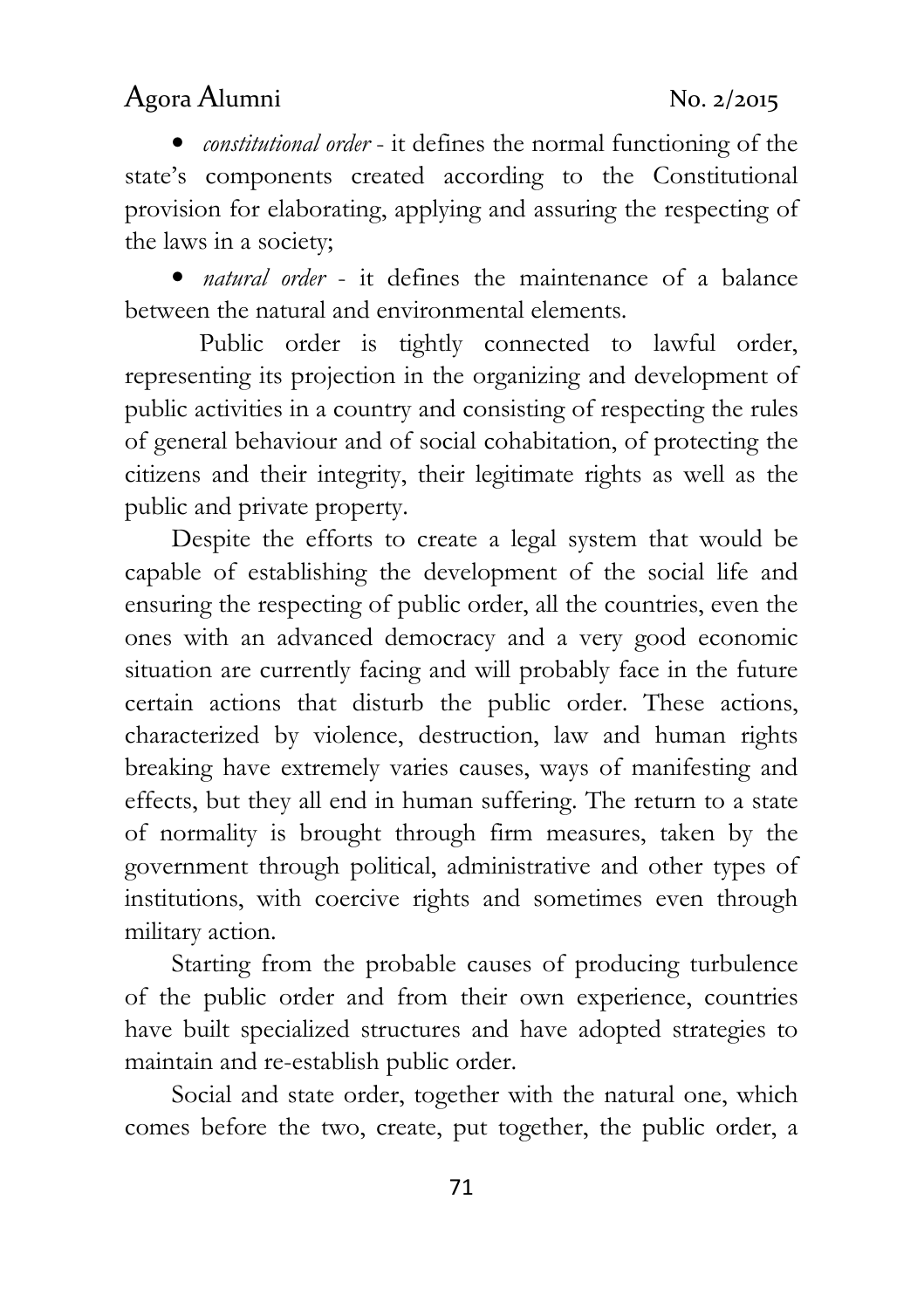true synthesis of the three. Public order also contains lawful order, which is the supremacy of the law, in other words, the principle of legality, deeply rooted in the way of leading and developing a public life of the lawful state.

The concept of legality in a country equals the strict following of the Constitution, the laws, the other bills and juridical papers, of the fundamental rights and liberties, of the general social organisms as well as of the citizens.

What is order, after all? In order to ground the answers to this questions we must return to what the Romans said "ordo est anima rerum" - Order is the soul of everything - and to the mentions made by Vasile Barbu, according to which "order exists where people, as well as objects and events are grouped, but not by chance but in a conscious way, in a tight connection in order to reach a certain purpose" (Barbu, 1927).

There are attempts to define public order under the exclusive aspect of the interests of ideas that serve as inspiration for laws. By emphasizing the social interest, Hemard (cited by J de la Morandiere) claimed that public order would represent an assembly of the rules established by a legislator for the vital interest of the society.

For E. Bianu, public order is "that state of balance that needs to exist between the powers and the competent social factors in a society determined by time and space, in order to conserve its social development".

From the point of view of international private law, public order represents the "means available to the judge to help eliminate the foreign competent law according to the rules of international private law, when it is contrary to one of the fundamental principles of the right of the court or the authority that examines the causes with a foreign element" (Jacota, 1976).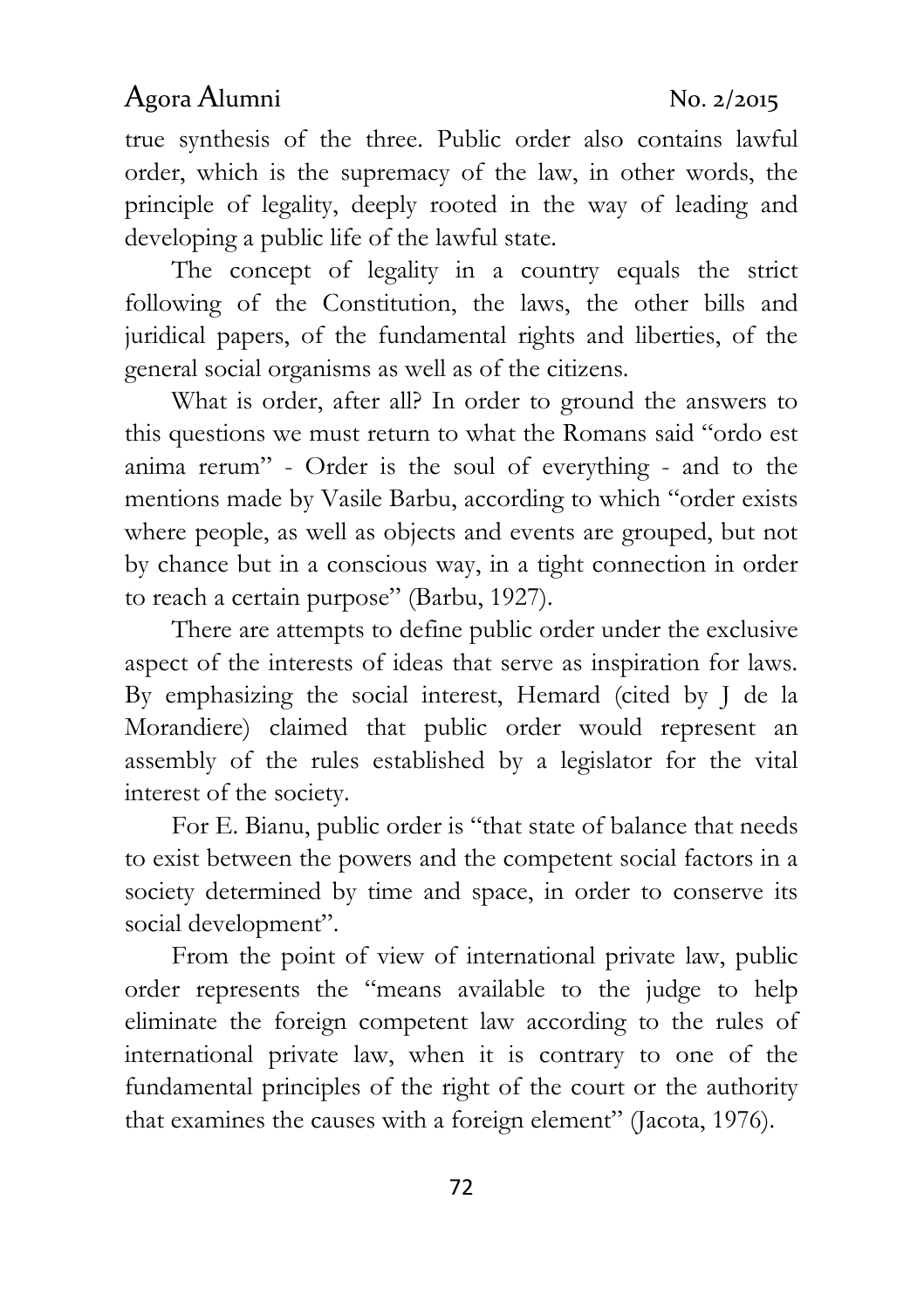The state, as the highest form of organizing the society, in order to fulfil its purpose of harmonizing the individual and collective needs, of ensuring a social cohabitation, it needs to be guided by the policy of order. In an evolutionary way, it has come to ensuring public order inside each state through educating the human relationships. Over time, habits (customs and traditions), religious prescriptions, moral precepts and court laws have conquered for this achievement. The notion of public order has evolved from state to state accordingly with the social-economical order in each country.

From the perspective of consolidating the protection of fundamental rights, the notion of public order in international private rights achieves new dimensions regarding its content and functions. It was not said by chance that the public order of international private law is a chameleonic concept with an appearance that continuously suffers changes in time and space in relation to what is, at a certain moment, a "fundamental principle" according to the system of law of the seized court.

Moreover, community laws to which the European states have to align to, emerge. International private law remains an intern law that reflects the national specifics but it will allow the assimilation of rules and regulations capable of getting closer to European legislations.

The new standards, obviously imposed by the high rank of the fundamental laws reconfigure the known term of public order by international private law and introduces progressively but firmly the new concept of public European order. So on, the 'Europeanization' and even the internationalization are two notions relatively new to the vocabulary of private internationalism.

All of them are realities of the times we're going through and the result of our social, political fretting. The national legislation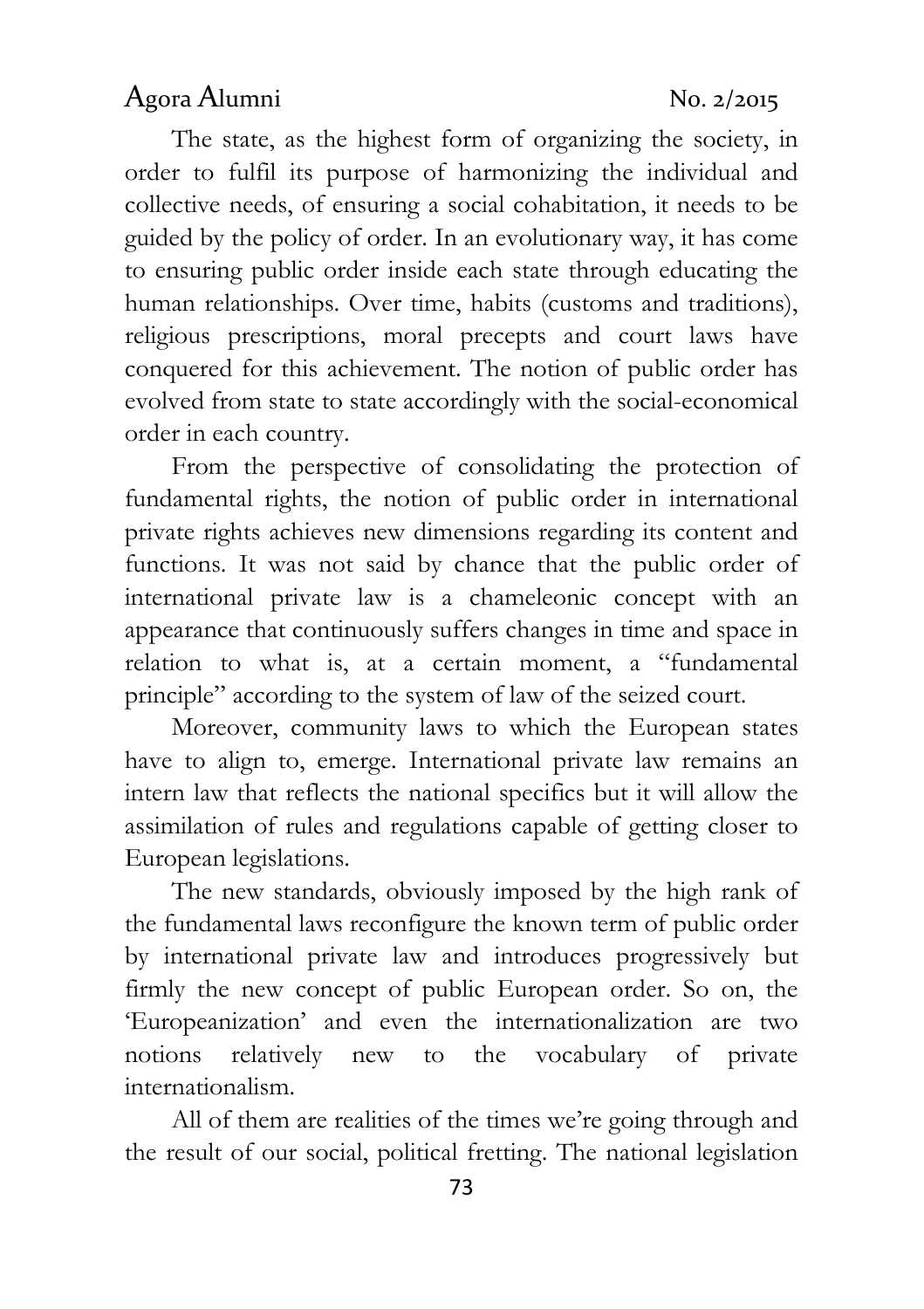will assimilate the changes and they will adapt, as well as the instances that will solve litigations of private law that present a foreign element (Jugastru, 2007).

Among the "big" reasons that can affect the currently existing public order in Europe, we can mention smaller but still important causes, as follows:

 $\checkmark$  alienated minority groups - usually recruited amongst immigrants, marginalized inside the EU countries (jobless, homeless, with no access to education and health), that might develop violent behaviours;

 $\checkmark$  minority groups that react violently against the political ideas of the extremist political parties (for example the neo-Nazi groups);

 $\checkmark$  the large number of immigrants that arrive in EU countries as a result of a sudden deterioration in their countries of origin (for example the Albanian "invasion" on the coasts of Italy in 1997);

 $\checkmark$  ethnic groups that make partake in violent actions following the orders of their country of origin (for example the Libyan minority in France, the Islamic minority in Algeria).

#### IV. Conclusions

Since ancient times, the world needed to survive numerous constraints, some coming from their geographic living environment, generated by the fight for a certain way of living (that has become more and more complicated), others having to do with the laws of the composition and the functioning of the society - its organic process.

Social life is generally, a system of constraints in action. Humans are free as long as they follow the law and the natural and social constraints of the environment they live in. Hegel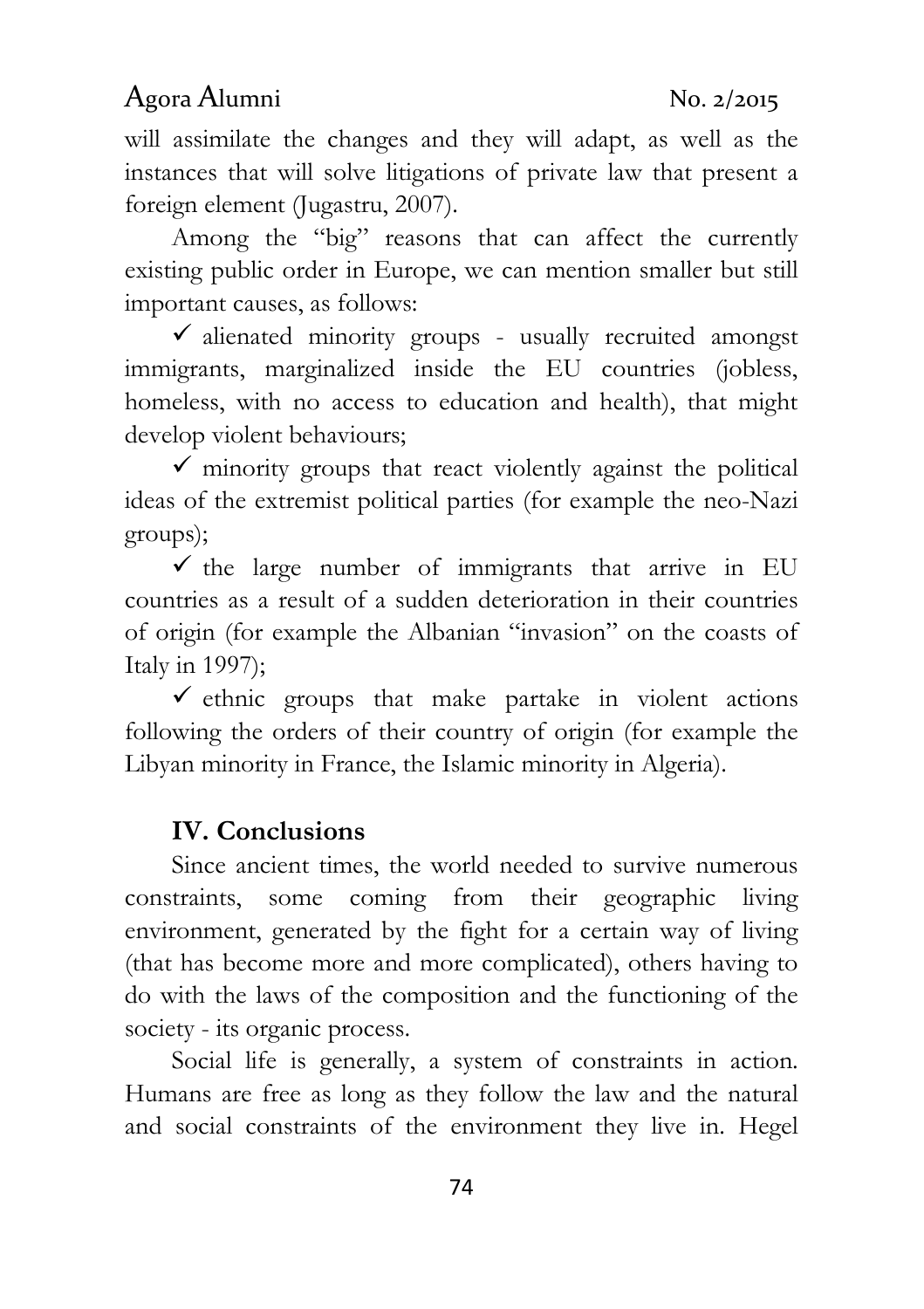defined freedom as understood necessity. It is not true that terrorism is defined as an action of a desperate man. A desperate man is not a terrorist. Terrorism is not just a reaction; it's a deliberate, thought through, calculated action that is a part of negative, perverse, criminal intelligence.

Delinquency, terrorism and public order and the factors that affect, one way or another, the stability of a society but they cannot be completely eradicated, the only solution being to maintain a balance that would secure the stability that is necessary to the development of a society in good condition.